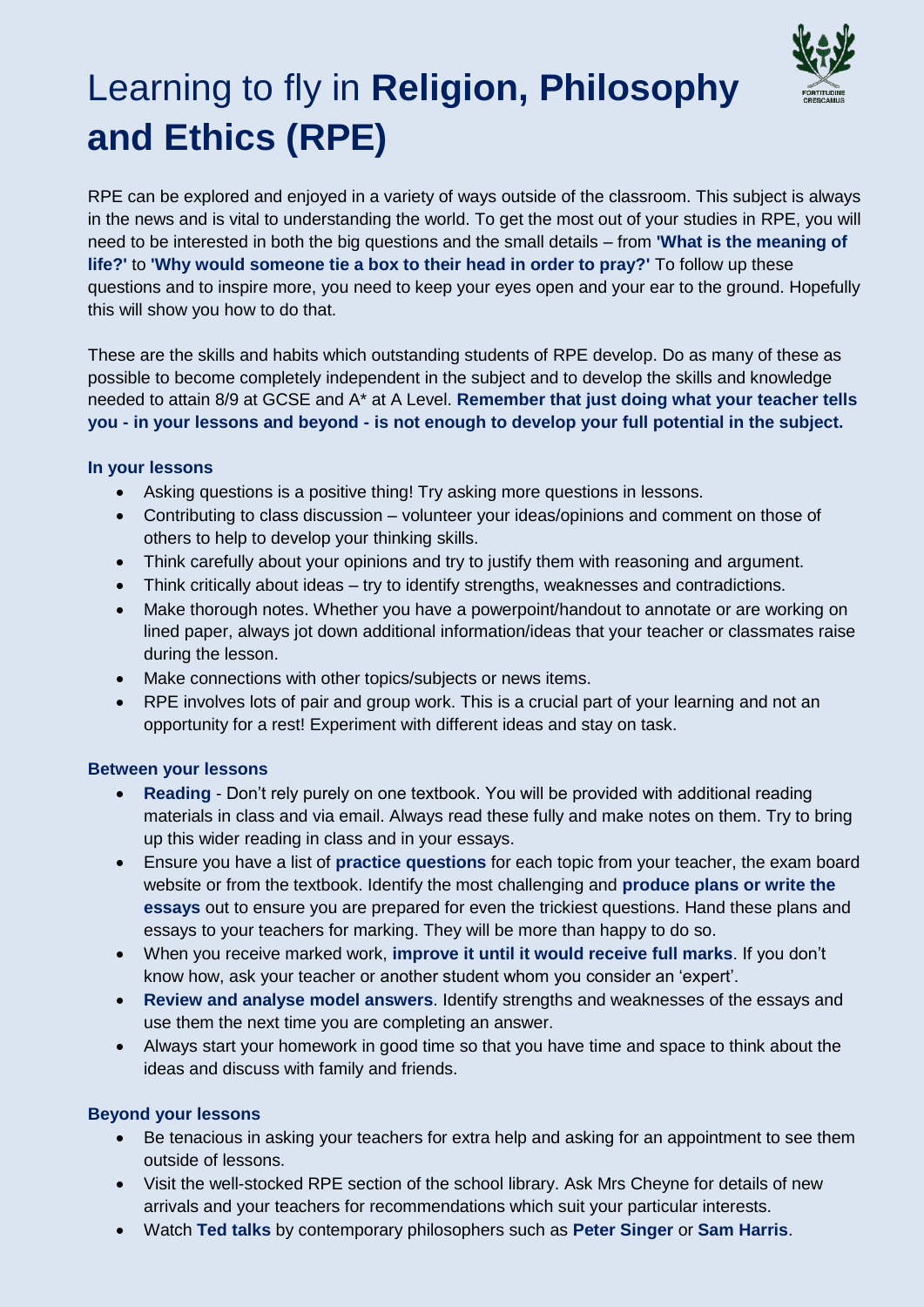- Listen to podcasts such as **Panpsycast** or **Philosophy Bites**.
- Attend free lectures in London such as those run by the **Royal Society of Philosophy**.
- There are a couple of great journals for RPE A Level you could either subscribe yourselves or back copies are kept in the library: **Dialogue, RS Review, Philosophy Now**.
- Read news article and try to spot stories with a religious, ethical or philosophical angle. Try to use them as examples in your essays.
- Discuss your ideas with family and friends. See if you can persuade them to agree with you

## **Taking your learning further**

In RPE we acknowledge that no one learns alone. We need to be enthusiastic listeners, disciplined thinkers and fair evaluators. We need to meet new ideas, different people and fresh outlooks if we are to grow as human beings, let alone do well in exams! This subject belongs to us all.

Newstead is made up of **Sikhs, feminists, atheists, humanists, Muslims, Christians, existentialists, Buddhists, materialists, Jews, political activists and Hindus**, as well as combinations of those labels that you may not realise were possible.

Perhaps one of the first ways you can develop your understanding further is to look up one of those labels to discover something about those around you. Welcome to the adventure that is RPE! One of the most popular books is **The Philosophy Files series by Stephen Law**. Law provides an excellent introduction to ideas that we study all the way through school, even up to Y13. Don't let that daunt you! Stephen Law writes in an incredibly engaging way and the cartoons are often the reason why you may see a gently chuckling philosopher in the library.

Ethical issues can be discovered in all subjects from Science to PE and are all around us in the media. Film, Cinema and DVD's can prompt you to ponder philosophical, religious and ethical themes.

**The Life of Pi** is a fabulous film which explores one boy's adventures through the world of ideas and faiths in a warm, colourful and visually entrancing way.

For those of you who like the cinema, you might be surprised how many films have an ethical, religious or philosophical element. **The Imitation Game** is a fascinating historical film about the work of **Alan Turing** in the breaking of the Enigma code in WW2 which covers some meaty ethical topics.

**The Truman Show** is an excellent introduction to thinking about whether we merely accept reality as it first appears to us, or whether we yearn to question and to be free. These are just a few films that are age appropriate. As you get older, there are even more films open to you. Perhaps you could keep a film journal and record your thoughts.

## **Listen to the Radio**

- **BBC Radio 4 Beyond Belief** is a discussion programme that looks at various religions and philosophical themes.
- **BBC Radio 4 In Our Time** is a must for A'level students of any subject. In Our Time can be challenging. The quality of speakers is superb. Explore the archive and expand your mind.
- **BBC Radio 4 Moral Maze** As the title suggests, this is a debate programme about moral issues. The moral issues surrounding medical ethics, responses to poverty and suffering, equality, justivce etc. are all argued out.

## **Follow these on Twitter**

**@alaindebotton** – writer, mostly of 'Religion for Atheists'